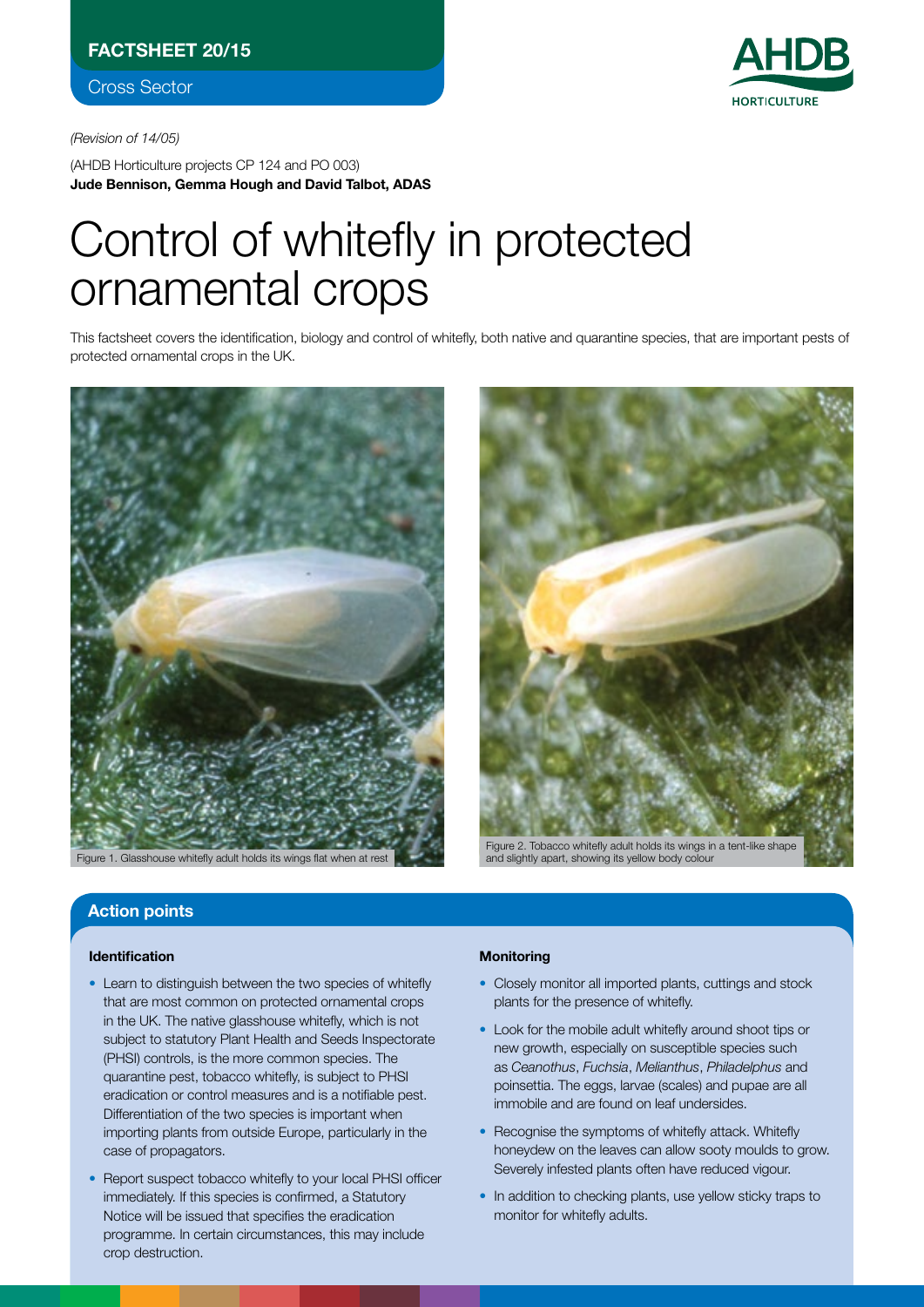#### **Cultural and biological control**

- Ensure weeds are regularly removed from the floor, on and under benches inside glasshouses and polythene tunnels and around the outskirts of structures.
- Do not propagate from whitefly-infested stock plants.
- Use appropriate biological control agents in an integrated pest management (IPM) programme, introduced in a planned schedule, to be amended according to the results of monitoring.
- Commence regular releases of biological control agents before the pest is seen in the crop.

## **Introduction**

Whiteflies are small, white, moth-like insects that are related to aphids and scale insects. The main whitefly species found on ornamental crops in the UK are the glasshouse, tobacco, cabbage and honeysuckle whiteflies. They feed on the plant sap, causing a reduction in plant vigour in severe infestations. The whitefly waste product, honeydew, builds up on the leaves and allows sooty moulds to grow, which can make ornamental plants unmarketable.

In addition to the problem of sooty moulds, the presence of whitefly on plants can also lead to crop rejection, particularly if the species is tobacco whitefly, as this is not native or established in the UK and is currently a notifiable quarantine pest. Tobacco whitefly can also potentially cause severe crop damage and even complete crop losses due to its ability to transmit a range of viruses, although these viruses are more important in protected edible crops and have not yet caused problems in the UK. However, there is a potential risk of tobacco whitefly imported on ornamental plants migrating to nearby protected edible crops and causing virus problems.

PHSI (part of the Animal and Plant Health Agency, APHA) must be informed of any suspect tobacco whitefly outbreaks arising from imported plants, cuttings or produce. Any confirmed outbreaks will be required to be eradicated under the supervision of PHSI.

It can be very difficult to spot whiteflies on bought-in cuttings or on young plants, particularly on large batches of plants, as the pest often occurs at very low levels. Therefore, whiteflies can easily be spread before their presence is noticed. Regular monitoring of both plants and yellow sticky traps is therefore essential, checking for any localised infestations or 'hot spots' in favourable areas, for example close to heating pipes, or on susceptible plant species.

If plants are close together or have a dense foliage canopy, whiteflies are a difficult target for foliar-applied insecticides, especially as the eggs and scales occur on the lower leaf surfaces. Insecticides with systemic or translaminar action can help to reach the target pests but, as whiteflies can rapidly develop insecticide resistance, many of the older plant protection products are now largely ineffective against this pest.

#### **Chemical control**

- If a biopesticide or insecticide is needed, choose the active substance carefully, taking into account potential insecticide resistance and any side effects on biological control agents if using IPM.
- If more than one application is required, alternate effective products with different modes of action.
- When spraying, use a pressure sufficient to 'move' the leaves, to ensure good coverage of the leaf undersides. The location of whitefly eggs and scales on the underside of leaves, and their waxy coating, can make good control using foliar sprays very difficult.

# **Whitefly species**

#### **Glasshouse whitefly (***Trialeurodes vaporariorum***)**

The adults of this species are around 1mm in length, hold their wings flatter than tobacco whitefly and appear less yellow, as the wings are not held apart when at rest so the yellow body is not exposed (figure 1). The larvae and pupae (scales) are oval, transparent or white and fixed to the leaf surface. The pupae (developing during the fourth larval stage) are thicker than the younger scales and have a conspicuous fringe of waxy hairs around the edge as well as long waxy rods on the top (visible with a hand lens). This whitefly can colonise many plant species under protection and can sometimes be found outdoors in the summer, for example on hardy nursery stock moved outside from under protection. However, whitefly development rate is much slower outdoors than under protection and the glasshouse whitefly is not usually a problem pest outdoors.

#### **Tobacco whitefly (***Bemisia tabaci***)**

The UK still has Protected Zone status within the EU for tobacco whitefly, therefore any infestations of this quarantine pest on imported plant material are notifiable and subject to a policy of eradication. Adults of this species are similar in size to the glasshouse whitefly but hold their wings at an angle to the body, giving a tent-like appearance, and slightly apart so that the yellow body is visible (figure 2). They tend to fly less actively than the glasshouse whitefly. The largest scales (pupae) are yellower and flatter than those of the glasshouse whitefly, do not have a fringe of hairs around the edge and are slightly pointed at the rear end. Historically, poinsettia has been the main host plant on which interceptions or outbreaks of tobacco whitefly have occurred in the UK but more recently the most commonly intercepted infested plant species have been *Hibiscus*, *Mandevilla (Dipladenia)* and *Nerium Oleander*. Other protected ornamental plant hosts include *Ajuga*, *Begonia*, *Ficus*, *Gerbera* and *Solidago*. The pest can also be imported on herbs including rosemary and thyme.

#### **Cabbage whitefly (***Aleyrodes proletella***)**

This species is not usually a pest of protected ornamentals, although ornamental cabbage can be infested. However, adults can migrate from nearby oilseed rape or other brassica crops into glasshouses or polythene tunnels through the vents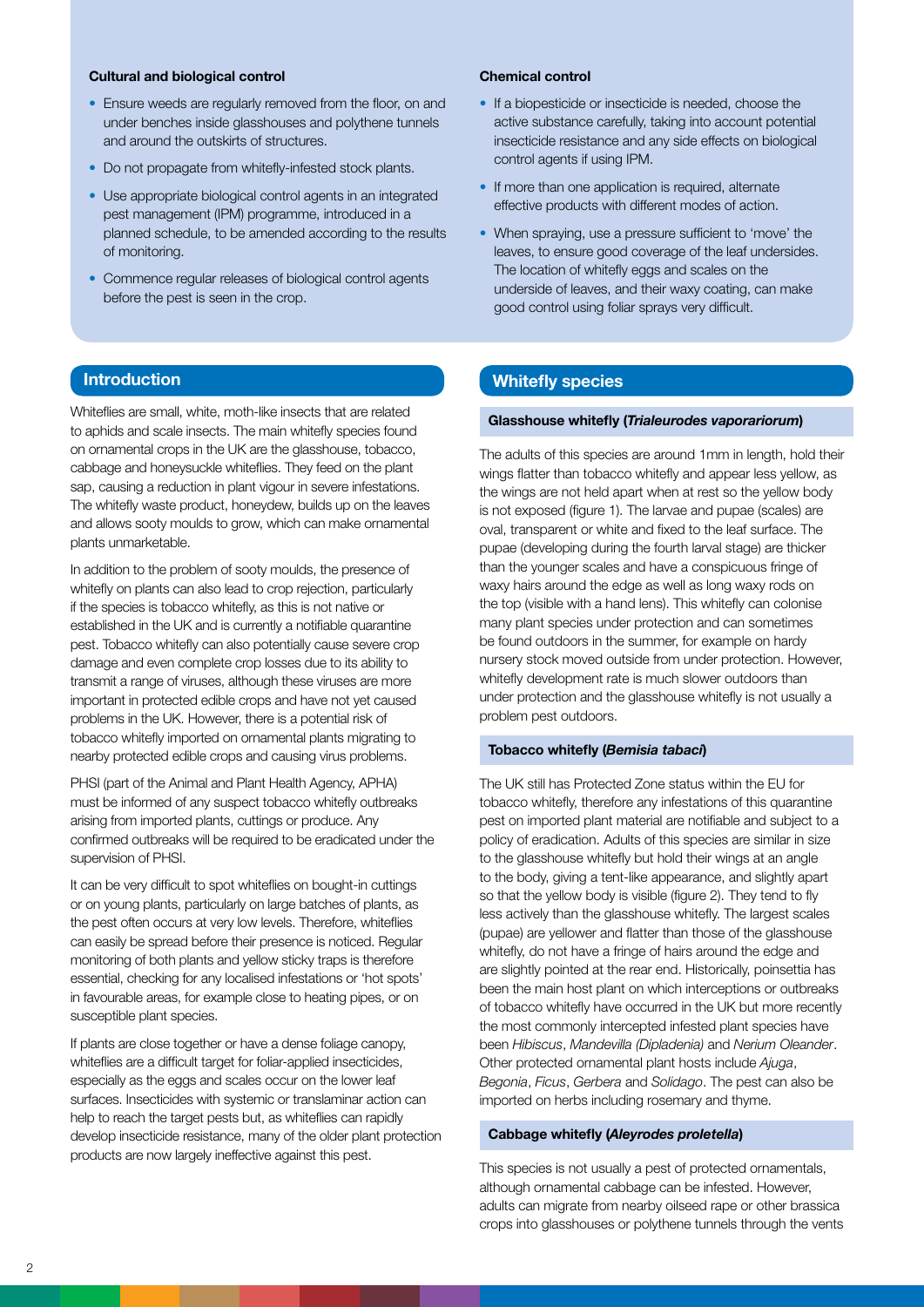or doors and may be caught on yellow sticky traps and seen on plants. The adults are larger (about 1.5mm in length) than those of the glasshouse whitefly and are easily recognised by the two grey patches on each of the wings (figure 3).

# **Honeysuckle whitefly (***Aleyrodes lonicerae***)**

This species infests honeysuckle and snowberry, and numbers can increase to damaging levels under protection. Adults are off-white and have a distinctive single grey patch at the base of each wing (figure 4).



Figure 3. The cabbage whitefly adult has two grey patches on each of the wings



grey patch at the base of each wing

In this factsheet only the glasshouse whitefly and tobacco whitefly will be considered in detail. This is because both these species are polyphagous (they can colonise a very wide range of ornamentals) and therefore represent the greatest economic threat.

# **Host plants**

Host plants for both glasshouse and tobacco whitefly include many economically important ornamental plants such as *Abutilon*, *Begonia*, *Dahlia*, *Fuchsia*, *Gerbera*, *Hibiscus*, *Lantana*, *Nicotiana*, regal pelargonium, poinsettia and *Verbena*.

Within a plant species, certain varieties may be more attractive to whitefly and can be regarded as indicator plants. Good examples of this are *Fuchsia triphylla* varieties, such as 'Firecracker' and 'Thalia', and *Fuchsia x brownii* 'Dropmore Scarlet', which glasshouse whitefly colonise very readily.

Glasshouse whitefly can also be a pest of protected nursery stock, including *Abelia*, *Arbutus*, *Caryopteris*, *Catalpa*, *Ceanothus*, *Clematis*, *Escallonica*, *Fuchsia* (hardy), *Lavatera*, *Melianthus*, *Passiflora*, *Philadelphus*, *Solanum* and *Veronica*, and of cut flowers for example *Alstroemeria* and *Chrysanthemum*.

# **Damage symptoms**

Plants infested with low numbers of whiteflies may show little or no symptoms and it is at this low population density that monitoring is most difficult. As numbers increase, adults can be readily seen when plants are disturbed during production such as when pest monitoring, watering, spacing or pinching.

Damage symptoms include:

- Leaf yellowing
- Reduced vigour
- Loss of plant quality
- Sticky deposits (honeydew) on leaves
- Black sooty mould growth on the upper and/or lower leaf surface (figure 5)
- Virus symptoms (often symptomless in ornamental crops).



underside of a leaf caused by whitefly infestation

# **Sources of infestation**

#### **Stock plants**

Stock plants can be a major source of whitefly, so infested plants should not be used for cutting production. Large numbers of stock plants are difficult to monitor adequately and keep free of whitefly. Dense leaf canopies on stock plants can mean that achieving good spray coverage when using foliar applied insecticides is difficult, particularly on the undersides of leaves where whitefly mainly occur. Partial control may lead to infested cuttings being produced, thus perpetuating the problem, or lead to problems with adult whitefly flying from stock plants to adjacent susceptible crops. Where possible IPM should be adopted, releasing biological control agents even where the pest seems to be absent, as this can avoid problems occurring later.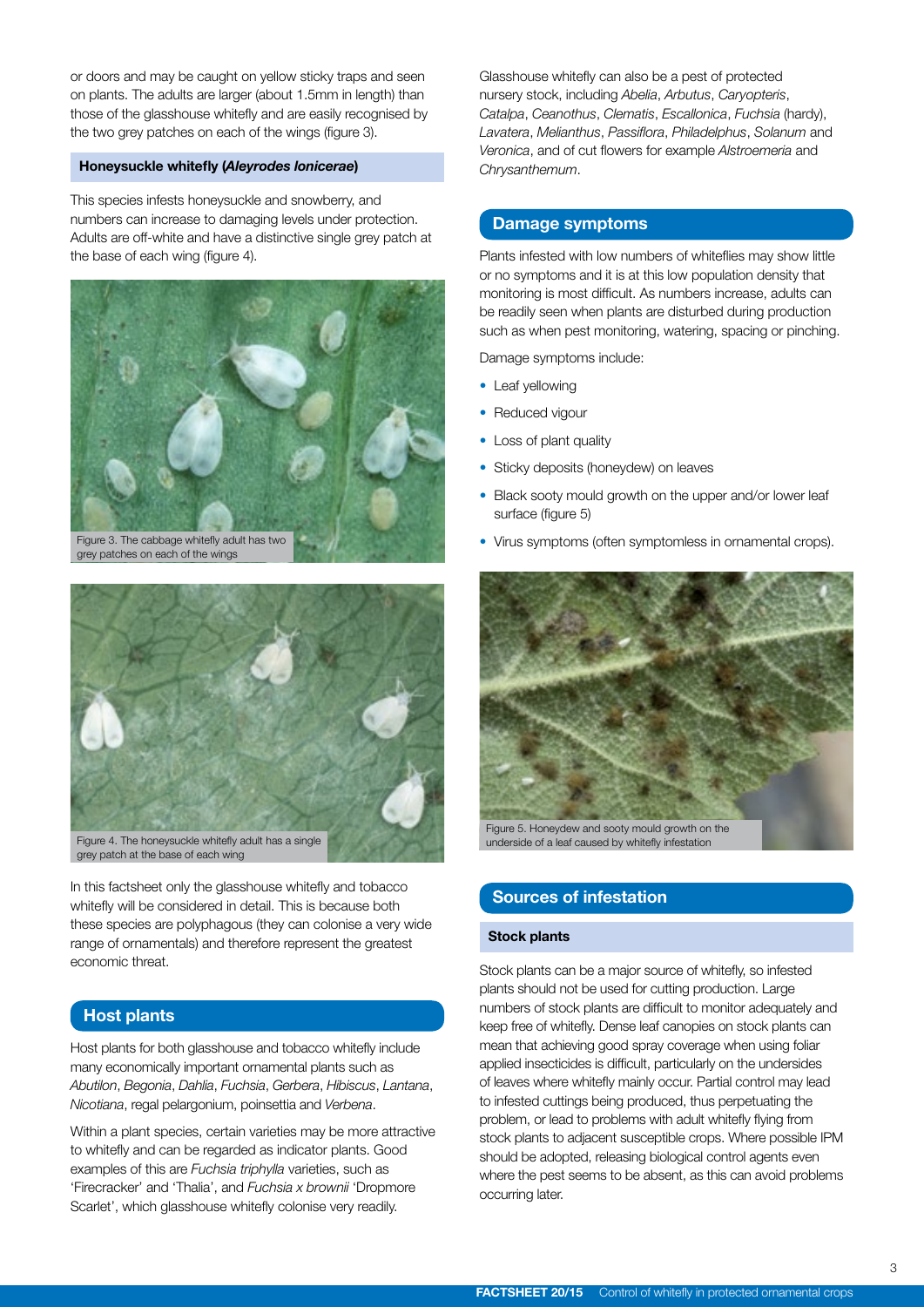#### **Cuttings and young plants**

Plants raised from seed are less likely to be infested by whitefly than those raised from cuttings. Whitefly eggs and young scales are small and can be easily overlooked on cutting material, while the conditions for rooting cuttings on heated propagation benches are ideal for whitefly development. Bought-in cuttings and young plants may have been propagated or grown overseas and these are more at risk of being infested with tobacco whitefly. Plants from EU countries will have plant passports confirming freedom from pests. Plants from countries outside the EU will have been inspected by PHSI in order to intercept any plants infested with quarantine pests.

#### **Weeds**

Weeds such as chickweed, dandelion and sow thistle are often overlooked, but they can be the initial host source of whitefly and a range of other pests at the start of the season and they can support surprisingly high populations. Good nursery hygiene including regular removal of weeds from the floor, on and under benches and around the outskirts of the glasshouse or polythene tunnel is therefore an essential part of a good whitefly prevention and control programme.

#### **Previous or adjacent crops**

Adult whitefly can fly into new, clean crops if these follow, or are grown adjacent to, infested crops or weeds. Prompt disposal of any unsold plants from previous crops and the use of yellow sticky traps to 'trap out' remaining or invading adults will help to reduce this risk.

#### **Whitefly life cycle**

There are four life stages in the development of whitefly, these are:

- 1. Eggs.
- 2. Larvae or scales.
- 3. Pupae (these develop during the fourth larval stage).
- 4. Adults.

#### **Eggs**

Eggs are laid by the female whitefly on the leaf undersides. Glasshouse whitefly eggs are an elongated oval shape, about 0.25mm in length, pointed at the tip and flattened at the base, by which they are stuck onto the leaf. Glasshouse whitefly eggs are white when first laid and turn black just before hatching (figure 6) into 'crawlers' or first stage larvae. Tobacco whitefly eggs are slightly smaller, about 0.18mm, and are yellowish-green in colour when first laid before turning light brown prior to hatching.

Eggs are normally laid on the youngest leaves towards the shoot tips. The glasshouse whitefly often lays them in a semicircle, but on hairy leaves the eggs are usually scattered randomly. The tobacco whitefly usually lays eggs randomly in groups and only lays them in semicircles on smooth-leaved plants such as *Ficus*.



when first laid and turn black just before hatching

#### **Larvae or scales**

First instar larvae or 'crawlers' hatch from the eggs and move around the leaf underside until they find a favourable spot, where they settle and attach themselves with their stylets (mouthparts). From this phase onwards they remain immobile, feeding on plant sap, and pass through four larval stages before becoming pupae, which develop during the fourth larval stage. Scales of glasshouse whitefly are translucent or pale cream in colour, while scales of tobacco whitefly are more yellow, particularly the older stages.

#### **Pupae**

Older scales and pupae are found more often on lower leaves. Pupae of glasshouse whitefly are creamy white in colour, oval in shape and have a fringe of short waxy hairs around the edge and longer waxy rods sticking up from the top that are easily seen (figure 7, left). When viewed from the side, glasshouse whitefly pupae have a visible depth, like a miniature mattress. In contrast, pupae of tobacco whitefly have few or no hairs, are flatter, yellow in colour and are pointed at the rear end (figure 7, right). The adult emerges from the pupa through a T–shaped slit in the upper surface. A hand lens is essential in order to check whether the adult has emerged, otherwise the empty pupa can be mistaken for a living whitefly scale. Such an error can lead to false conclusions about the effectiveness of control measures against whitefly scales.



Figure 7. White pupa of glasshouse whitefly fringed with waxy hairs (left) and yellow tobacco whitefly pupa with pointed rear end (right)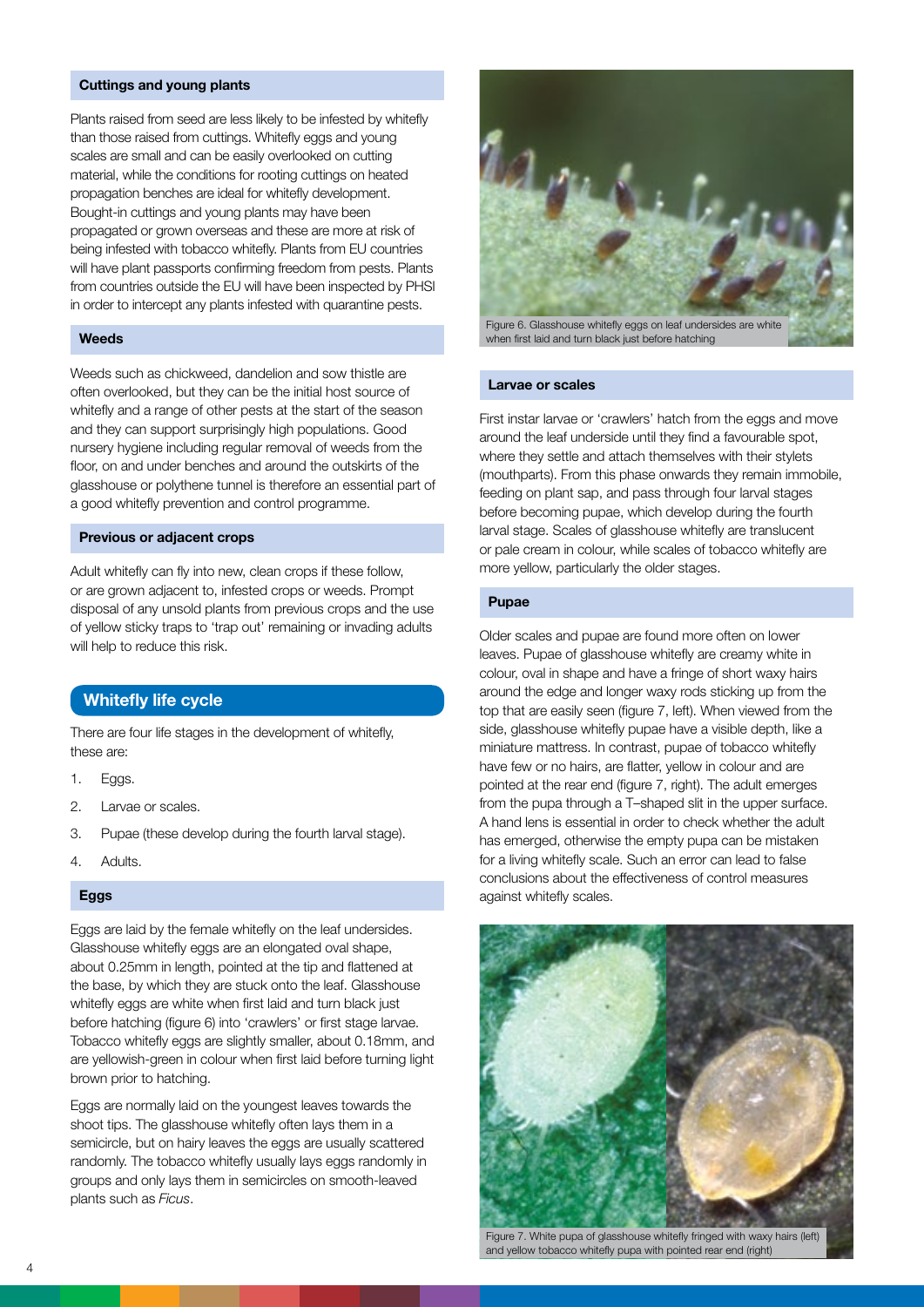#### **Adults**

Adult whitefly are often found on the new soft tip growth of plants or on young leaves rather than on older leaves. They feed on plant sap in the same way as the scales but because the adults are mobile they may transmit viruses from plant to plant as they feed. However, whitefly-transmitted viruses are not usually a problem in the UK in ornamental crops.

# **Factors influencing development**

#### **Glasshouse whitefly**

The speed of development of the glasshouse whitefly is dependent mainly on temperature, but the host plant species also affects both the development and survival rates. The temperature range required for development is between 8°C and 35°C. However, the optimum temperature range for faster development and increased survival is about 20–25°C, as mortality rates are high above 30°C. At 25°C on *Gerbera*, development time from egg to adult is 22 days. Optimum humidity is 75–80%.

The species and variety of the host plant can influence the number of eggs laid, the duration of the life cycle and, especially, survival through to the adult stage. Although the glasshouse whitefly can infest many species of plants, it only increases rapidly and causes problems on favoured hosts, such as *Fuchsia* and poinsettia.

There is no overwintering or resting stage and so glasshouse whitefly usually only survive the winter on weeds or cultivated plants under protection. The egg stage is the most tolerant of low temperatures and can survive a few days on winter-hardy leaves at temperatures as low as -6°C. Scales and pupae can survive short cold periods outdoors in mild winters or in more favourable regions such as the south-west or the Channel Islands.

#### **Tobacco whitefly**

As with the glasshouse whitefly, the main factor affecting development is temperature. As tobacco whitefly is not native to the UK (it occurs naturally in tropical and subtropical countries), its optimum temperature for development is higher (30°C) than for the glasshouse whitefly. At 25–28°C on poinsettia, development time from egg to adult is 23–32 days. Development rate is very slow below 16°C and the scales die below 9°C. Tobacco whitefly can survive the winter in glasshouses, but is killed at temperatures below freezing, and is therefore unlikely to survive outdoors in the UK.

### **Monitoring**

Monitoring is essential for the effective control of whitefly as it is far better to prevent population explosions than to leave it until curative action is needed and risk losing saleable crop through pest presence or damage.

Yellow (but not blue) sticky traps attract adult whitefly and are useful for monitoring. They should be placed so that the bottom of the trap is just above the crop, or if using parasitoids such as *Encarsia*, place the traps 30cm higher to reduce the risk of adult *Encarsia* getting caught. There is no hard-and-fast rule for optimum trap density. One trap per

50–100m² of floor or bench space is often a practical density – it is better to have fewer traps that are inspected regularly than many that are never looked at.

Various brands and types of sticky trap are available. The easiest type to use has tear–off paper strips so that only part of the trap is exposed each week. In this way, each trap lasts for longer and so the labour and cost of replacing them across the nursery is much reduced. Traps should be labelled with the date it was put in position and numbered so that their location within the glasshouse or polythene tunnel is known and can be referred back to.

Traps are only of real value if they are checked regularly (ideally every week) and the number of insects trapped recorded, preferably on a customised form or spreadsheet. In this way, both the distribution and the density of populations can be monitored over time and records are available for comparison from year to year.

When whitefly first land on the trap they are clearly white and can be recognised easily (figure 8). Once they have been on the trap for a few days, they absorb the glue from the trap and become a dull brown. At this stage it is much harder to distinguish whitefly from other insects on the traps. This underlines how vital it is to carry out weekly checking of traps and maintain accurate records, especially on propagation nurseries.



Figure 8. Adult glasshouse whitefly caught on a yellow sticky trap

Whitefly distribution in the crop can be patchy, particularly in the early stages of an infestation. In addition, whitefly eggs, scales and pupae can only be found by careful examination of the plants, especially the leaf undersides. A good x10 or preferably x20 hand lens is essential for this task and staff should be trained in how to monitor for, and recognise, the different whitefly life stages as well as those of any biological control agents being introduced.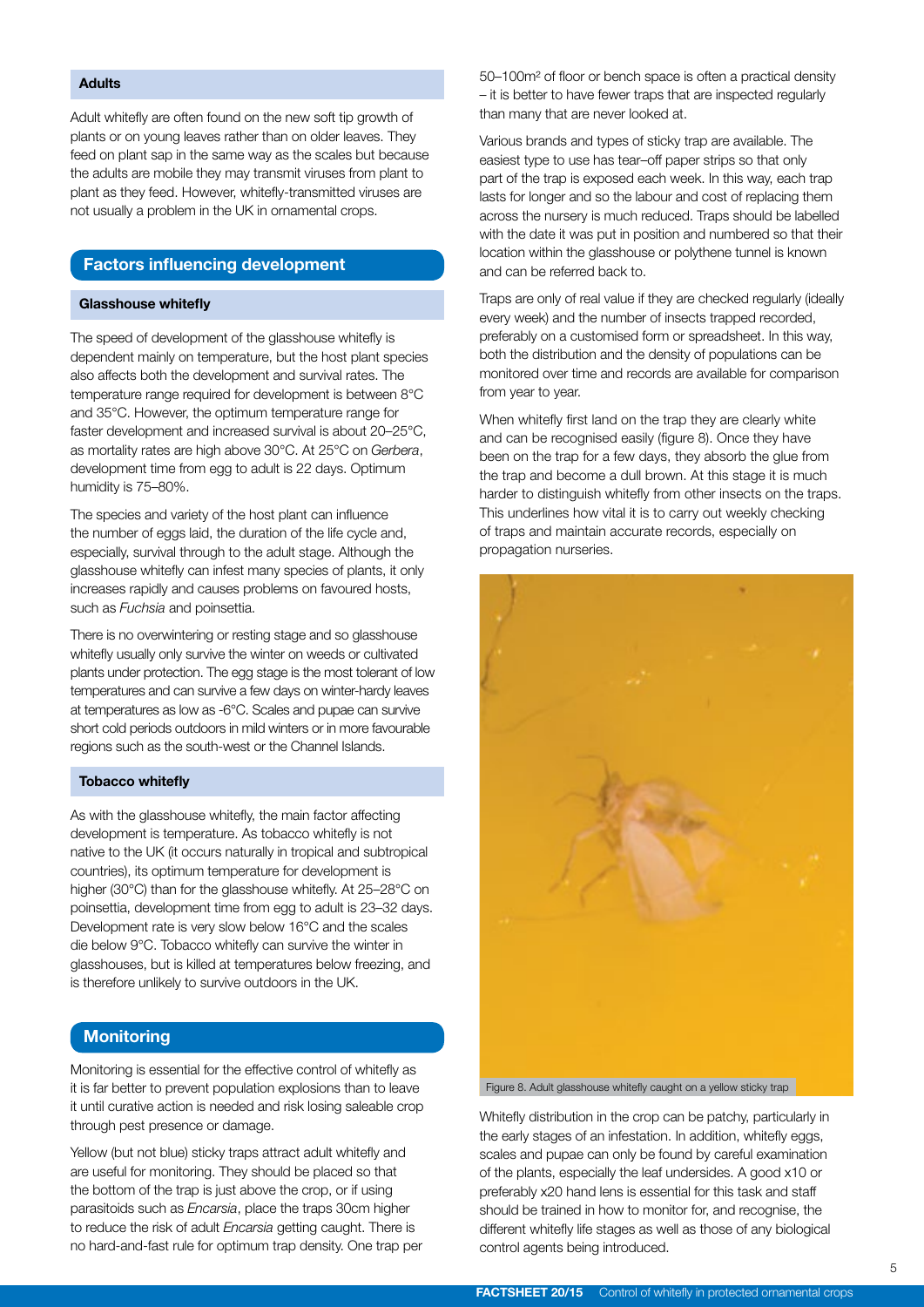# **Control strategies**

#### **Integrated Pest Management (IPM)**

The Sustainable Use Directive requires that in all EU member states, IPM should be used by all professional users of plant protection products from 1 January 2014, as long as practical and effective methods are available. This requirement, together with increasing problems with insecticide resistance in both glasshouse and tobacco whitefly populations, means that control strategies should ideally be based on an IPM programme, including cultural and biological control measures together with regular monitoring, applying plant protection products only if needed.

The control strategies summarised below are relevant for both the glasshouse whitefly and tobacco whitefly. However, if the notifiable quarantine pest tobacco whitefly is confirmed, the infestation must be eradicated. PHSI will issue a Statutory Notice outlining specific measures to eradicate the pest and prevent it from spreading to other nurseries. This will be designed in consultation with the grower and will include any required cultural, biological and/or chemical control methods, as appropriate for the nursery concerned.

#### **Cultural control**

Prevention of any whitefly problems is better than attempting to eradicate established populations, the aim being to start with a glasshouse or polythene tunnel free from whitefly. Cultural control methods play an important role in whitefly management and appropriate methods include:

- Not taking cuttings from infested stock plants.
- Adopting a thorough clean-up programme to minimise whitefly carry-over to following crops, if a previous crop has been infested.
- Promptly disposing of any crop debris, heavily infested unmarketable plants and any weeds. Infested material should be placed into sealed bags or covered containers, sited as far away from the glasshouse or polythene tunnel as possible.
- Checking regularly for the presence of weeds in production areas – on floors and on and under benches, including in any empty structures. Any gaps in floor coverings (for example around stanchions) should be sealed to prevent weed germination and growth. Weed control should be maintained around the outskirts of glasshouses and polythene tunnels.
- Sweeping, pressure washing and disinfecting benches and concrete floors between crops.
- Trapping via the use of sticky traps. Conventional yellow sticky traps or long yellow roller traps can be useful to trap whitefly adults in empty structures or between infested crops and new batches of plants. However, they can also catch flying biological control agents such as whitefly parasitoids so they should be positioned and their use timed with care. Large numbers of conventional traps or roller traps should not be used in crops where parasitoids are being used.

Further information on nursery hygiene for ornamental crops is given in AHDB Horticulture Factsheet 10/07.

#### **Biological control**

Several biological control agents are available for the control of whitefly and those used on protected ornamentals are summarised in table 1. The choice of biological control agents, combinations, timings and rates of release or application within an IPM programme should be planned carefully. If necessary, seek advice from the biological control supplier or an IPM consultant.

#### **Whitefly parasitoids**

#### *Encarsia formosa*

The parasitic wasp, *Encarsia formosa*, is the most widely used biological control agent for whitefly control in the UK. It is more effective against glasshouse whitefly than tobacco whitefly. *Encarsia* is sold as parasitised (black) glasshouse whitefly scales stuck to cards that are hung on to plants. The black scales contain *Encarsia* pupae that develop into very small (0.6mm long) adult parasitic wasps that emerge from the scales through a round exit hole cut in the top of the scales shortly after release. Adult *Encarsia* are predominantly females that have a black head and thorax (front end of body) and a yellow abdomen (figure 9). The females fly and search for healthy whitefly scales in which to lay eggs. The third and fourth stage whitefly larval scales are preferred for egg laying. Parasitised glasshouse whitefly pupae turn black (figure 10) whereas parasitised tobacco whitefly pupae appear translucent light brown and black because the developing *Encarsia* adult is visible inside. In addition to parasitising whitefly scales, *Encarsia* can also act as a predator by 'host feeding' on young larval scales of both glasshouse whitefly and tobacco whitefly. This is very useful in ornamentals where high numbers of scales on leaves are undesirable.



head and thorax and yellow abdomen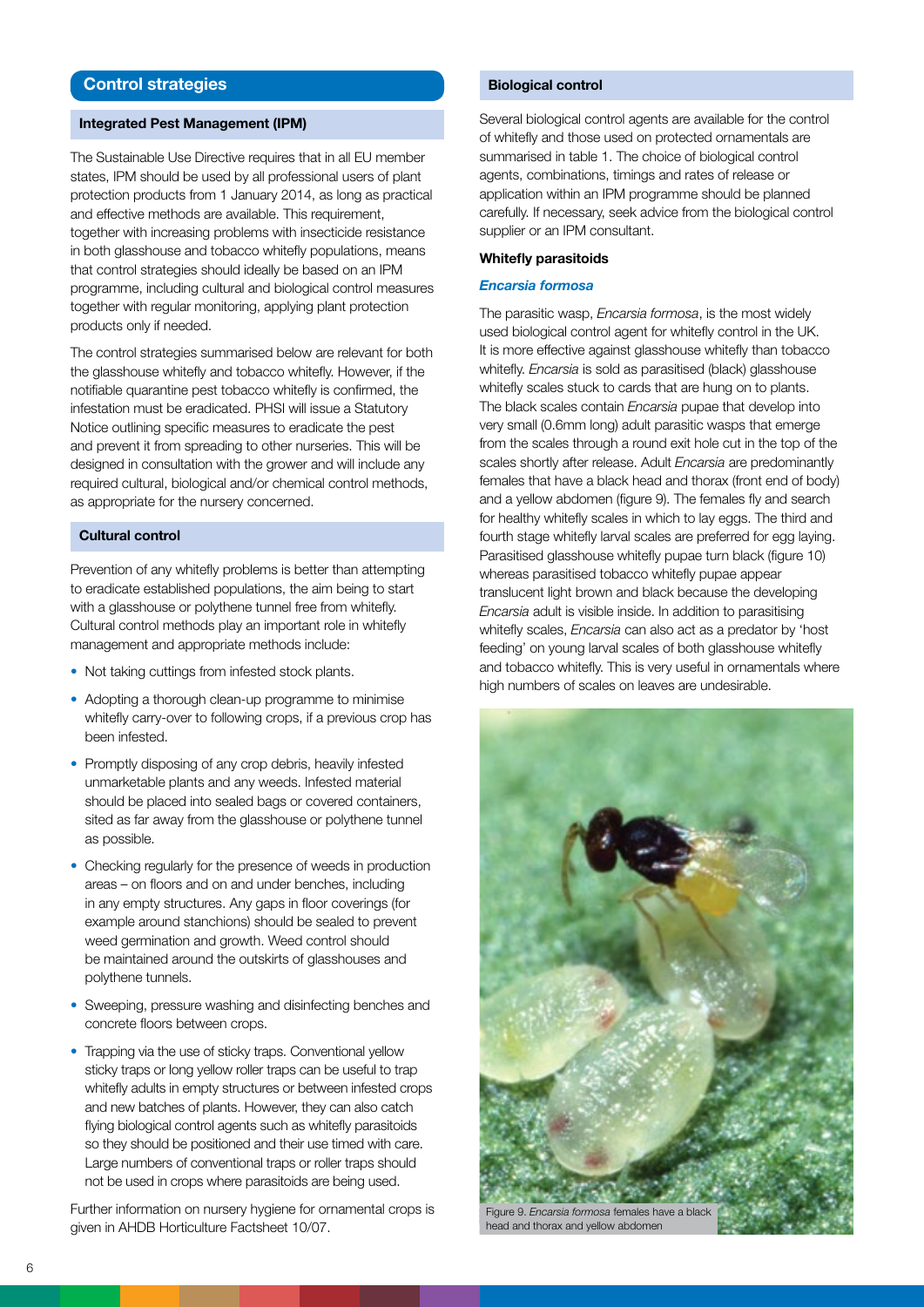# **Table 1. Biological control agents currently marketed in the UK for the control of glasshouse and tobacco whitefly on ornamentals**

| <b>Biological control agent</b>          | Type                           | <b>Comments</b>                                                                                                                                                                                                       |
|------------------------------------------|--------------------------------|-----------------------------------------------------------------------------------------------------------------------------------------------------------------------------------------------------------------------|
| Amblydromalus (Typhlodromalus) limonicus | Predatory mite                 | Feeds on both glasshouse and tobacco whitefly eggs and<br>young scales (also on thrips larvae). Licensed for release only<br>in fully enclosed glasshouses, not polythene tunnels.                                    |
| Amblyseius (Typhlodromips) montdorensis  | Predatory mite                 | Feeds on both glasshouse and tobacco whitefly eggs and<br>young scales (also on thrips larvae). Licensed for release only<br>in fully enclosed glasshouses, not polythene tunnels.                                    |
| Amblyseius swirskii                      | Predatory mite                 | Feeds on both glasshouse and tobacco whitefly eggs and<br>young scales (also on thrips larvae). Licensed for release only<br>in fully enclosed glasshouses, not polythene tunnels.                                    |
| Delphastus catalinae                     | Predatory beetle               | Feeds on whitefly eggs and larvae. Licensed for release only<br>in fully enclosed glasshouses, not polythene tunnels. Used as<br>a 'hot spot' treatment where whitefly density is high.                               |
| Encarsia formosa                         | Parasitic wasp<br>(parasitoid) | More effective against glasshouse whitefly than tobacco<br>whitefly. Parasitises the scales and also 'host feeds' where it<br>acts as a predator.                                                                     |
| Eretmocerus eremicus                     | Parasitic wasp<br>(parasitoid) | Parasitises and host feeds on both glasshouse and<br>tobacco whitefly. More effective against tobacco whitefly<br>than E. formosa. Licensed for release only in fully enclosed<br>glasshouses, not polythene tunnels. |



Figure 10. Glasshouse whitefly pupae turn from white to black when parasitised by *Encarsia*

For best control of whitefly, weekly releases of *Encarsia* should start preventively, before the pest is seen in the crop. If release programmes start too late, once whitefly have already started to increase in number, it is then more difficult for *Encarsia* to gain control. On crops that are very susceptible to whitefly, preventive use of predatory mites that eat whitefly eggs and young scales should also be considered for use in the IPM programme to supplement biological control by parasitoids (see the following section on predatory mites).

The optimum temperature for *Encarsia* is 20–25°C. However, *Encarsia* can be used as long as temperatures are 18°C or above for a few hours each day, as the adults do not fly below this temperature. This limits the use of *Encarsia* early in the season on unheated crops such as protected hardy nursery stock. As adult *Encarsia* activity is more limited below 20°C, higher release rates should be used placing the cards closer together to compensate for reduced flight activity. The preventive release rate should be increased once whiteflies are seen in the crop.

Regular monitoring of plants and sticky traps is essential in order to manage an effective control programme. If numbers of whitefly increase and the proportion of black scales is low, a compatible biopesticide or plant protection product can be used to reduce the numbers of whitefly to a level where biological control can be maintained. Careful management of the IPM programme is needed and advice should be sought from an IPM consultant or the biological control supplier if required.

#### *Eretmocerus emericus*

Another parasitic wasp available for whitefly control is *Eretmocerus emericus,* but this species may only be released in the UK inside fully enclosed glasshouses, not polythene tunnels. Like *Encarsia*, this species will parasitise both glasshouse and tobacco whitefly but performs slightly better on tobacco whitefly. *Eretmocerus* undertakes more host-feeding than *Encarsia* on both whitefly species. Second-stage whitefly larval scales are preferred for egg laying. *Eretmocerus* is supplied as parasitised scales on cards like *Encarsia,* in blister packs or in a bran carrier for distribution, depending on the supplier. The *E. emericus*-parasitised scales of both glasshouse and tobacco whitefly are yellow, which makes it difficult to assess the level of parasitism achieved in tobacco whitefly pupae that are also yellow when unparasitised. The adult female *E. emericus* are pale yellow (figure 11) and the males are yellowish-brown.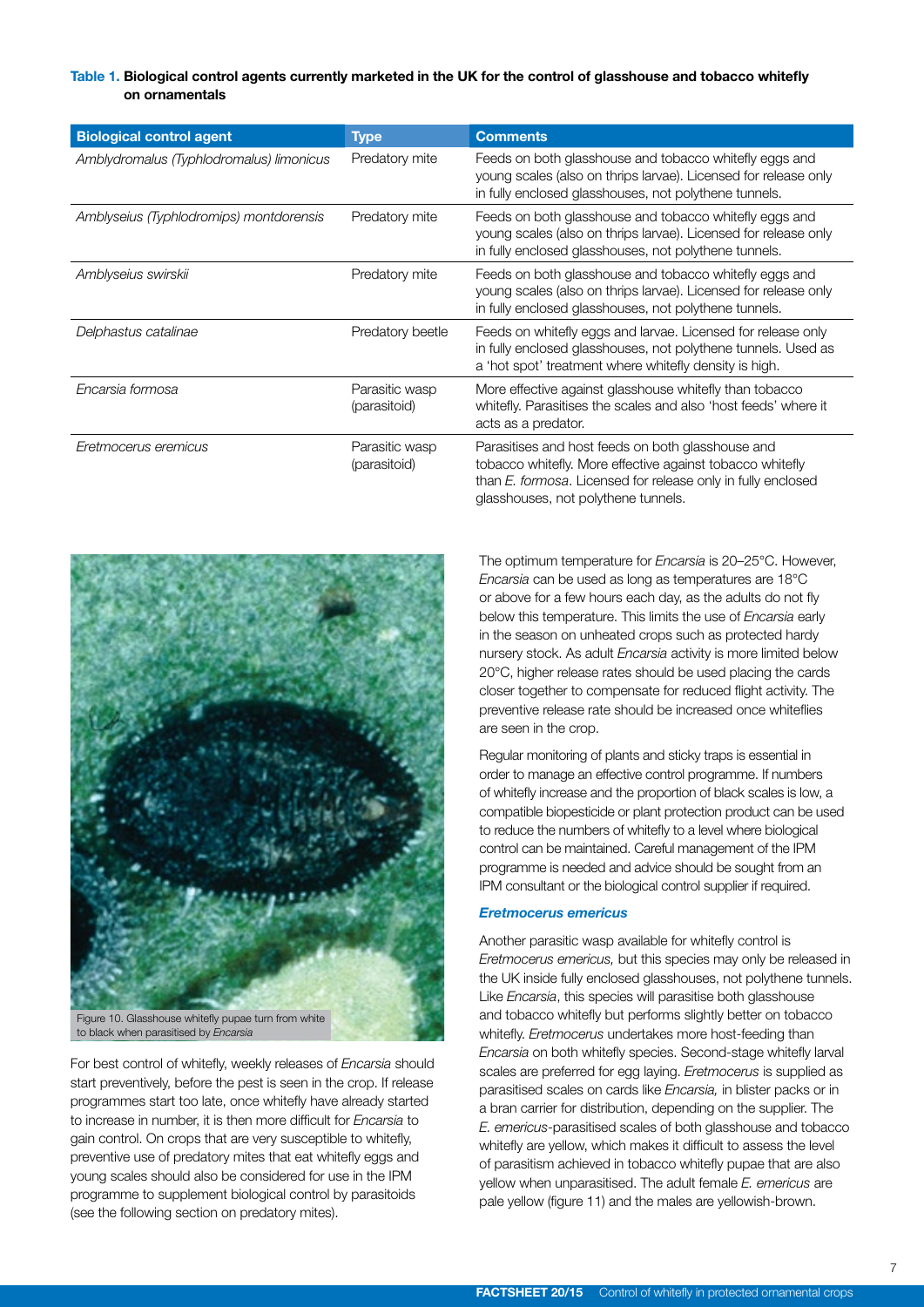

Figure 11. *Eretmocerus emericus,* females are yellow

As with *Encarsia*, weekly releases should start preventively for optimum control. If there is a risk of tobacco whitefly, such as on imported poinsettia plants, *E. eremicus* should be used rather than *Encarsia*. Alternatively, a mix of the two parasitoid species can be used and a commercial mix is available. The optimum temperature for *E. emericus* activity is 20°C and this species can tolerate higher temperatures (above 30°C) than *Encarsia*.

# **Predatory mites**

Three predatory mite species are commercially available for the control of both whitefly and thrips: *Amblydromalus* (*Typhlodromalus*) *limonicus*, *Amblyseius* (*Typhlodromips*) *montdorensis* and *Amblyseius swirskii* (figure 12). None of these species are native to the UK so all are only permitted to be released into fully enclosed glasshouses, not polythene tunnels. The three species are all oval, beige mites, about 0.4mm in length, which feed on pollen, whitefly eggs and young scale and on thrips larvae.

All the predatory mite species are available in bottles with a carrier for sprinkling onto plants, *A. montdorensis* and *A. swirskii* are also available in release sachets for hanging onto plants. As these predators do not fly, it is important that the plants are touching when releases are made, to allow them to walk from plant to plant. If plants are not touching, a release system should be used to ensure the mites are distributed onto all the plants, such as the 'Airbug' automatic applicator, supplied by Koppert Biological Systems.

For optimum control, releases of these predators should start before whitefly are seen and should be used together with whitefly parasitoids in an IPM programme. Experience in both the UK and the Netherlands has shown that this combination can give good control of whitefly on protected ornamentals, including poinsettia. The choice of predator species is dependent upon temperature. *A. limonicus* is active at temperatures as low as 13°C, *A. montdorensis* needs night and day temperatures above 15°C and 20°C respectively and *A. swirskii* needs warm day temperatures regularly above 20–22°C.



**Predatory beetle**

*Delphastus catalinae* is a small predatory beetle, about 1.5mm in length that feeds on both glasshouse and tobacco whitefly eggs and scales. The beetles have a black body and the females have a brown head. *Delphastus* is not native to the UK so may only be released into fully enclosed glasshouses, not polythene tunnels. Release should only be made to 'hot spots' with high whitefly densities, as the beetles need to eat large numbers of whitefly eggs and scales in order to reproduce. The optimum temperature range is 22–30°C and the minimum temperature is 20°C.

As *Delphastus* are expensive, they tend to be used only in situations where insecticides are undesirable, for example, in butterfly houses. In most protected ornamentals it will be more cost-effective to use a spot spray of an IPM-compatible biopesticide or plant protection product.

#### **Entomopathogenic nematodes**

Research at Fera has shown that the entomopathogenic nematodes *Steinernema carpocapsae* and *S. feltiae* can give some control of tobacco whitefly. Both nematode species were most effective when applied as foliar sprays to second and third stage whitefly scales under controlled conditions. Nematodes are not currently recommended for whitefly control by suppliers but they could have potential for use in an IPM programme.

# **Fungal biopesticides**

#### **Entomopathogenic fungi**

### *Lecanicillium muscarium* **('Mycotal')**

Mycotal is the whitefly strain of the entomopathogenic fungus *Lecanicillium muscarium*, formerly known as *Verticillium lecanii*, supplied as spores in a wettable powder. The product should be applied as a high volume spray at the first sign of whitefly and repeated three times at five to seven day intervals. It is important to achieve good coverage of growing points and leaf undersides as the fungus needs to come into contact with the whitefly to be effective. The fungus requires a temperature range of 18–28°C and high relative humidity (over 80%) for several days after application to grow and infect whiteflies. Infected whitefly become covered with white fluffy cotton-like threads of the fungus seven to 10 days after application (figure 13). Mycotal can be used at slightly lower humidity (70%) if applied with the adjuvant 'Addit', which improves spore survival and germination and thus efficacy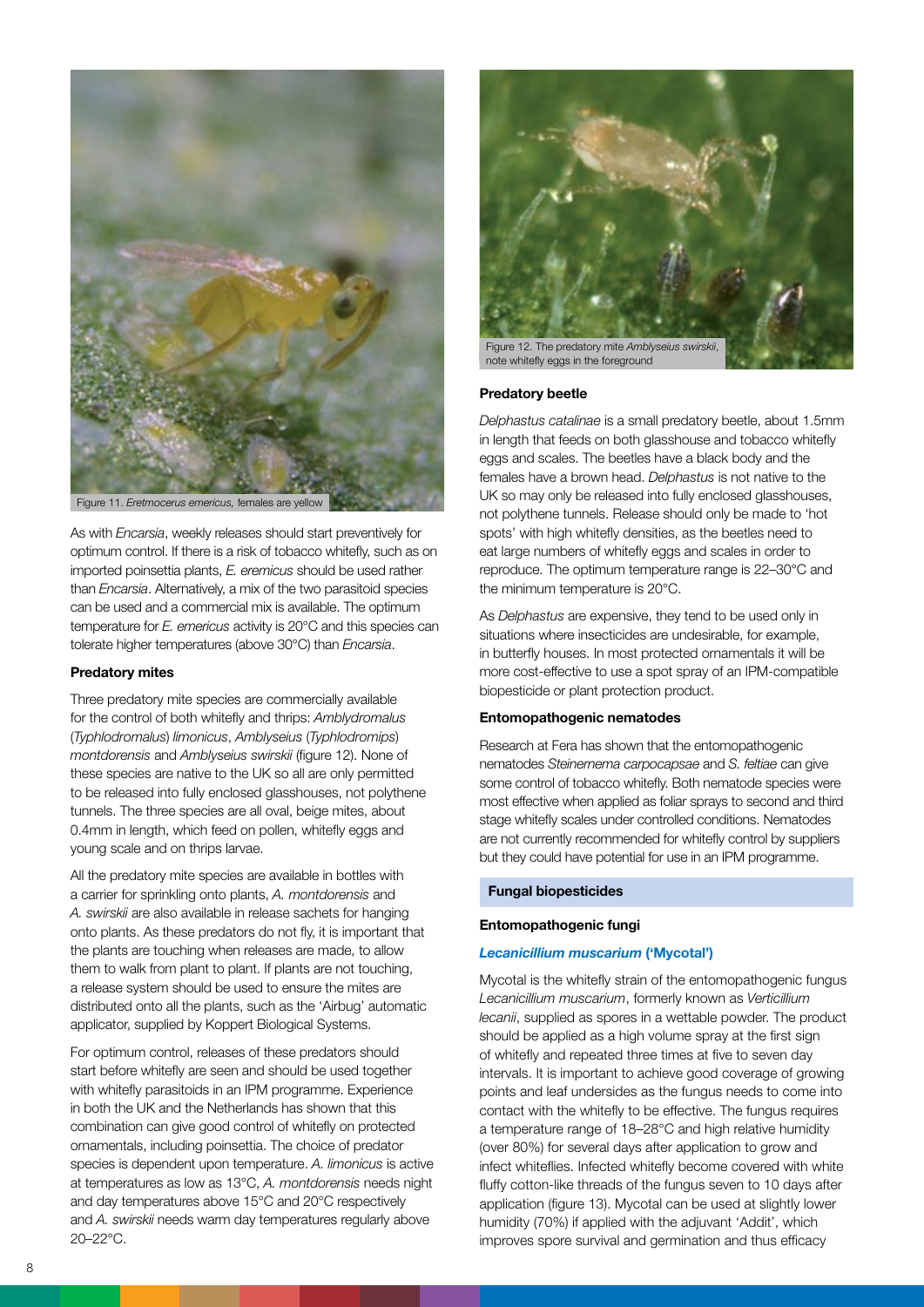against whitefly. The fungus mainly infects whitefly scale but when the relative humidity is very high it will also infect pupae and adults and recent research by Fera has also shown that it can infect tobacco whitefly eggs. Mycotal will also give some control of thrips and two-spotted spider mite.

Mycotal works best in humid propagation houses, rooting benches and under blackouts. If used in glasshouses or polythene tunnels, the product should be applied in the evening, during warm, humid weather conditions. Humidity can be manipulated in glasshouses to enhance efficacy, such as by closing vents after application. A fungicide should not be used within three days of any Mycotal application. Fungicides containing chlorothalonil, maneb or prochloraz should not be used on any crop where Mycotal is being used.



#### *Beauveria bassiana* **('BotaniGard' WP and 'Naturalis-L')**

BotaniGard WP and Naturalis-L are products based on different strains of another entomopathogenic fungus, *Beauveria bassiana*.

BotaniGard WP infects whiteflies but will also give some incidental control of thrips. The fungus infects the first to fourth larval scale stages. For optimum control of all life stages, the supplier recommends tank mixing BotaniGard WP with maltodextrin (Majestik), as Majestik will kill whitefly adults and eggs. As with other entomopathogenic fungi, achieving good spray coverage, particularly on the leaf undersides, is critical for effective pest control. BotaniGard WP requires a temperature range of 15–35°C, with optimum temperatures being 20–30°C. Relative humidity should be above 70%. For optimum efficacy, the product should be applied in the late evening or under shade screens when relative humidity is high and UV levels are low. Details of safe integration of fungicides are available from the supplier.

Naturalis-L infects both whiteflies and thrips, and has also been observed to infect two-spotted spider mite in conditions of high humidity. The fungus will infect all stages of whitefly and recent Fera research has confirmed infection of tobacco whitefly eggs as well as scale. Like the other fungal biopesticides, good application coverage of growing points and leaf undersides is required in order for the fungus to reach the target whiteflies. Naturalis-L needs a temperature range of 20–30°C and relative humidity above 60%. The product should be applied at the first sign of whiteflies and repeated up to five times at no less than five day intervals. The effects of fungicides on Naturalis-L have not yet been fully tested so it is recommended that a fungicide should not be applied for at least 48 hours after any Naturalis-L application.

#### **Plant protection products including botanical biopesticides**

As stated previously in this factsheet, due to the requirements of the Sustainable Use Directive, problems with insecticide resistance and potential phytotoxicity, IPM programmes with minimal use of plant protection products should ideally be adopted, rather than relying on programmes based solely on the use of plant protection products. Currently approved plant protection products and other biopesticides available in the UK that may give some control of whitefly are presented in table 2 (separate sheets).

# **Integrating plant protection products with biological control agents in an IPM programme**

Within an IPM programme, if crop monitoring indicates that whitefly numbers are increasing, or if the proportion of parasitised scales is too low, then corrective action will be needed. The release rate of biological control agents can be increased, and/or foliar sprays of a plant protection product safest to the biological control agents being used can be made (see table 2). Experience is needed when deciding whether or not to spray and which product to use; if necessary seek the advice of an IPM consultant or the biological control supplier. Full details of the side effects of plant protection products on biological control agents can be found on the following websites: biobest.be and koppert.com.

#### **Resistance management**

Both glasshouse and tobacco whitefly populations have developed resistance to many plant protection products in the UK and overseas. When importing plant material there is always the risk of bringing in new resistant strains of both species of whitefly. The 'Mediterranean species' (formerly known as the 'Q biotype') of tobacco whitefly is currently the main strain encountered in the UK on infested plant material. Populations of this tobacco whitefly strain are more likely to have developed resistance to neonicotinoid insecticides than the 'Middle East-Asia Minor 1 species' (formerly known as the 'B biotype').

It is very important to follow all resistant management guidelines on the product label or the Extension of Authorisation for Minor Use (EAMU). These include alternating insecticides in different mode of action groups, as using a single product or those within the same chemical group (for example the neonicotinoids) or mode of action group (such as group 4A) is likely to result in the survival of resistant individuals. All insecticides are classified by mode of action, with each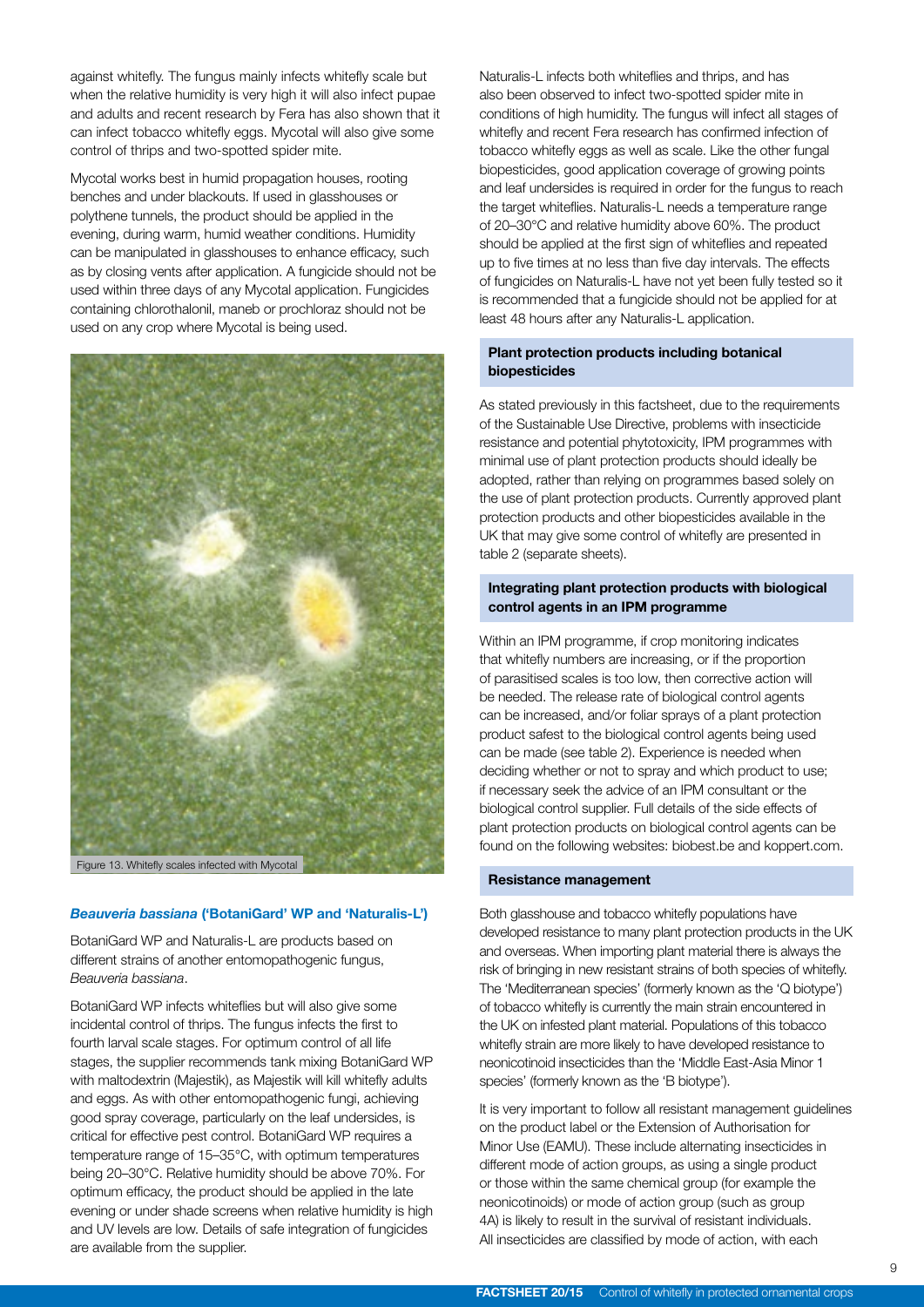being allocated a group number (table 2). Other resistance management guidelines include not exceeding the maximum number of applications per crop or per year, using the recommended product rate and using an effective application method (see the following section on application methods).

Regular plant monitoring should be undertaken to record the numbers of whiteflies before and after application in order to detect any signs of potential resistance. If the insecticide used has not been fully effective despite good application, further treatments with the same insecticide, or with one in the same mode of action group, should not be made. Resistance is unlikely to develop to physically acting plant protection products (table 2). Further information on resistance management is given in the AHDB Horticulture Factsheet 01/13.

#### **Application methods**

Plant protection products for whitefly control include those applied via substrate incorporation or via foliar sprays (Table 2).

#### **Substrate incorporation**

Granular products currently approved for substrate incorporation with container-grown ornamentals (table 2) may only be used with peat-based growing media. Thorough incorporation of the granules during the final mixing stages using suitable machinery to ensure even distribution is essential. Follow the application guidelines on the product labels and in supplier technical leaflets.

#### **Foliar application**

When applying foliar sprays, good coverage is required over all parts of the plant including leaf undersides; this is particularly important for contact-acting products. Appropriate nozzle types, pressures and spray volumes should be used in order to achieve the necessary spray coverage; nozzle selection and the pressure used will affect the spray volume applied. A medium or fine spray is appropriate for pest control in ornamental crop production (table 3).

Good spray penetration is less likely to be achieved on closely spaced plants with a dense canopy foliage. Spray coverage can be checked using water-sensitive paper to detect the density and uniformity of spray deposits (figure 14). For further guidance see AHDB Horticulture Factsheet 06/15.



Figure 14. Spray deposition pattern on water sensitive paper

#### **Crop safety**

Label information should be checked for plant species that may be damaged by the application of any plant protection product. Any use of a plant protection product via an EAMU is undertaken at the grower's own risk. If crop safety information is not available, test the product on a small number of plants first to determine crop safety prior to widespread commercial use. Always use the recommended rate and water volume when applying foliar sprays and avoid spraying during hot, sunny weather conditions. Keep a record of the environmental conditions at the time of spraying and of any resultant phytotoxicity so that similar damage can be avoided in the future.

| <b>Spray quality</b> | <b>Justification</b>                                                                                                                                                                                                                                                                                                                                                                                                                                                                                                                                       |
|----------------------|------------------------------------------------------------------------------------------------------------------------------------------------------------------------------------------------------------------------------------------------------------------------------------------------------------------------------------------------------------------------------------------------------------------------------------------------------------------------------------------------------------------------------------------------------------|
| <b>Medium</b>        | Should be used where no other advice is available or where spray quality is not specified on the product<br>label. Gives the best mix of effective droplet sizes, resulting in good retention on difficult leaf surfaces whilst<br>controlling drift.                                                                                                                                                                                                                                                                                                      |
| Fine                 | Gives good retention on the target and is useful for contact-acting products or where good coverage is<br>specified on the product label. A fine spray must not be used if the plant protection product is labelled<br>'Toxic', 'Very toxic', 'Corrosive' or 'Risk of serious damage to the eyes', or if drift would be damaging or<br>would cause public concern, such as where spraying close to susceptible crops, gardens, near to sensitive<br>areas such as houses, schools, hospitals, Sites of Special Scientific Interest (SSSI) or watercourses. |

#### **Table 3. Spray quality suitable for use in protected ornamental production**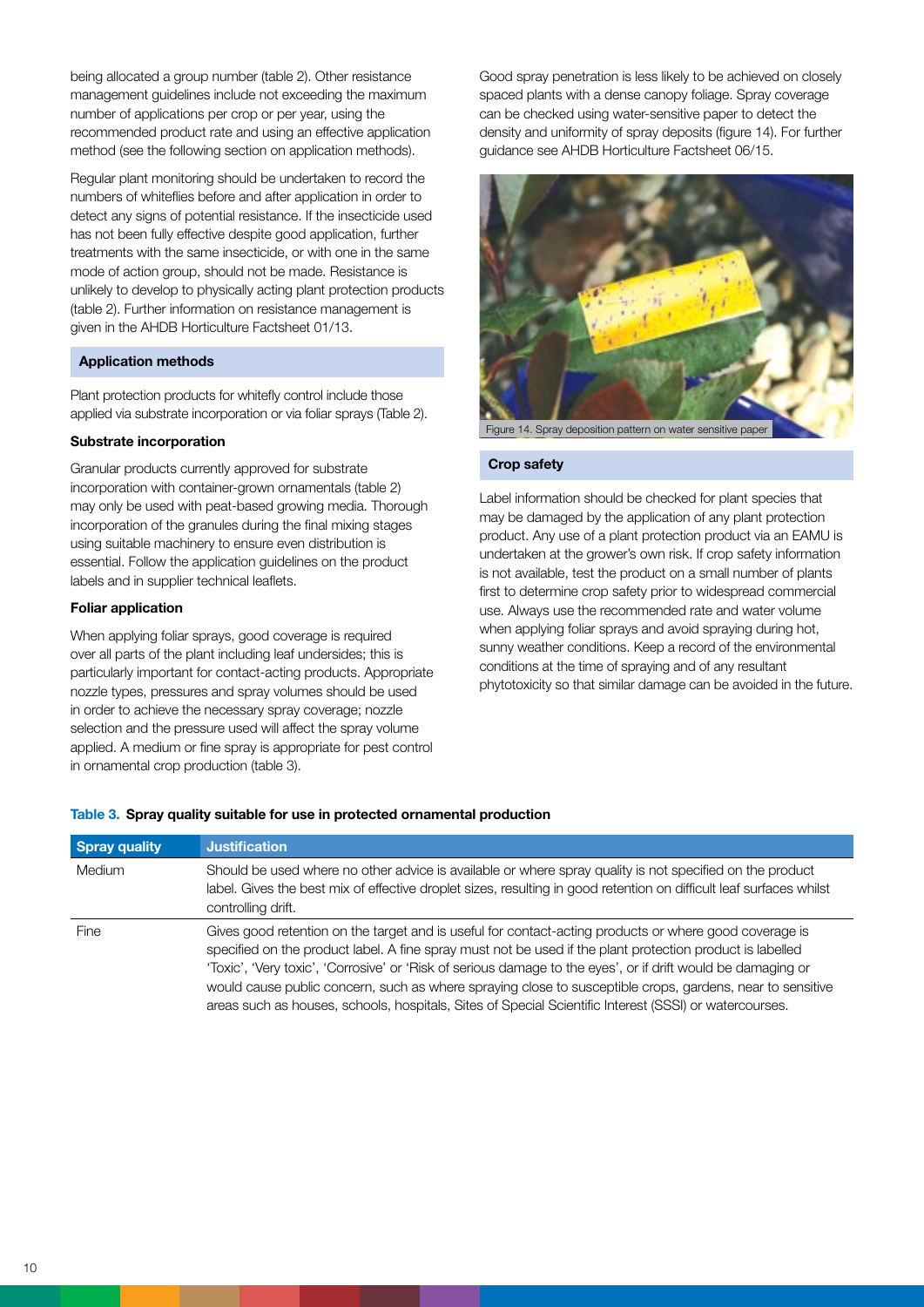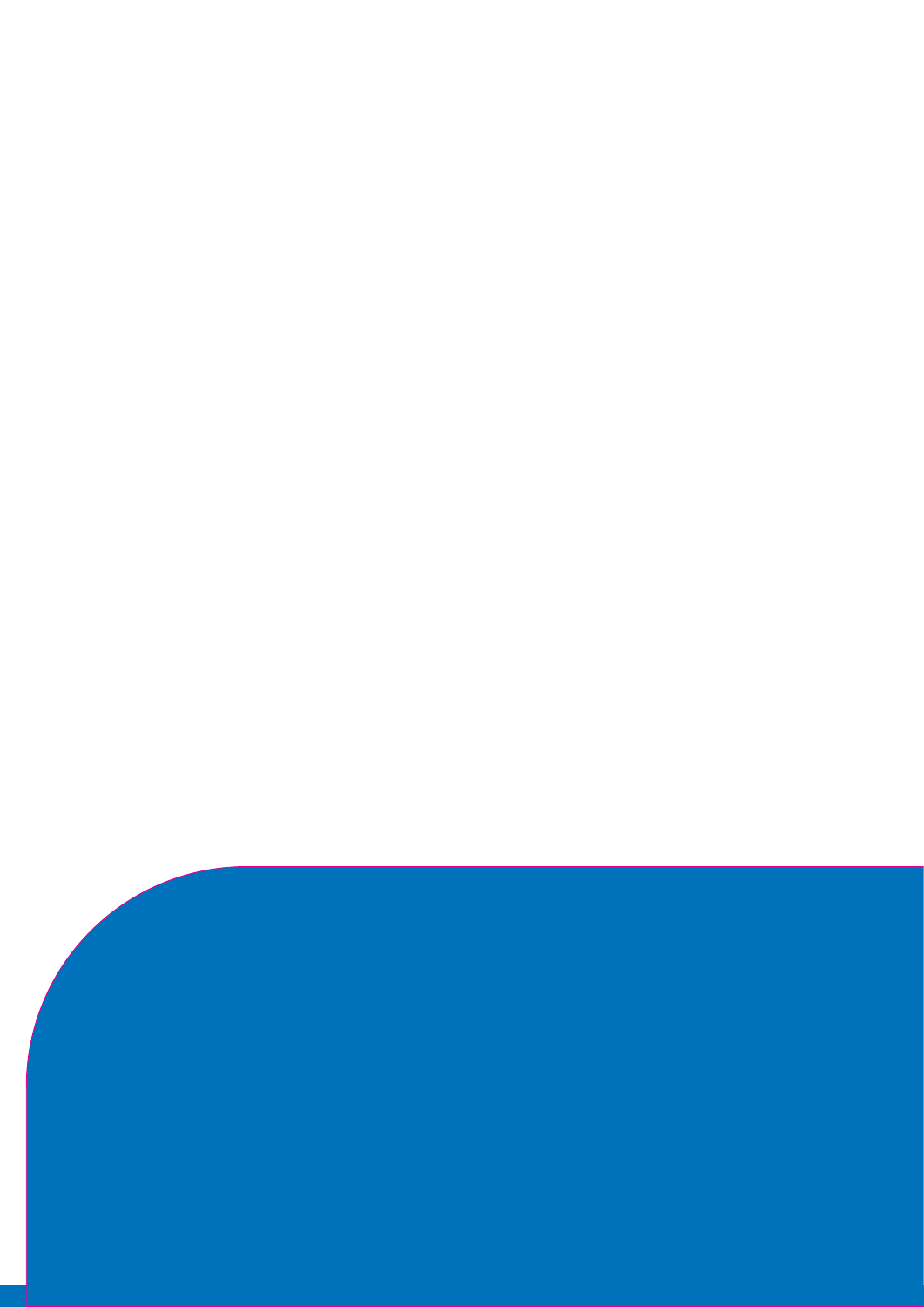| <b>Comments</b>                                                               |                           | Contact action. Effective against adults                                     |                        | Needs 20-30°C and over 70% relative<br>humidity for optimum control. Effective<br>against scale stages. Recommended<br>to be tank mixed with Majestik for<br>Currently only approved for use in<br>optimum control of all life stages.<br>fully enclosed structures. | Needs 18-28°C and (if applied with Addit)<br>after application. Mainly effective against<br>scale stages, but will also control other<br>70% relative humidity for several days<br>stages in very high relative humidity. | Needs 20-30°C and over 60% relative<br>humidity for optimum control of all<br>whitefly life stages. |
|-------------------------------------------------------------------------------|---------------------------|------------------------------------------------------------------------------|------------------------|----------------------------------------------------------------------------------------------------------------------------------------------------------------------------------------------------------------------------------------------------------------------|---------------------------------------------------------------------------------------------------------------------------------------------------------------------------------------------------------------------------|-----------------------------------------------------------------------------------------------------|
|                                                                               |                           | and eggs.                                                                    |                        |                                                                                                                                                                                                                                                                      |                                                                                                                                                                                                                           |                                                                                                     |
| Compatibility with biological<br>control agents used for<br>whitefly control* |                           | Safe to biological control agents once<br>spray deposit is dry.              |                        | Consult supplier for details.                                                                                                                                                                                                                                        | Safe to Encarsia, Eretmocerus and<br>A. swirskii.                                                                                                                                                                         | May have some adverse effects<br>on Encarsia.                                                       |
| <b>Application</b><br>method                                                  |                           | Foliar spray                                                                 |                        | Foliar spray                                                                                                                                                                                                                                                         | Foliar spray                                                                                                                                                                                                              | Foliar spray                                                                                        |
| <b>Approval status</b><br>for protected<br>ornamentals                        |                           | spider<br>mite control, but<br>some control of<br>On-label (for<br>whitefly) |                        | On-label                                                                                                                                                                                                                                                             | On-label                                                                                                                                                                                                                  | On-label                                                                                            |
| Insecticide<br>dnoub                                                          |                           | products, but are<br>Physically acting<br>approved                           |                        | Entomopathogenic<br>fungus                                                                                                                                                                                                                                           | Entomopathogenic<br>fungus                                                                                                                                                                                                | Entomopathogenic<br>fungus                                                                          |
| <b>Active ingredient</b><br>and IRAC code                                     |                           |                                                                              |                        | Beauveria bassiana                                                                                                                                                                                                                                                   | Lecanicillium<br>muscarium                                                                                                                                                                                                | Beauveria bassiana                                                                                  |
| Product name<br>(examples)                                                    | Biopesticides - botanical | Eradicoat, Majestik Maltodextrin                                             | Biopesticides - fungal | BotaniGard WP                                                                                                                                                                                                                                                        | Mycotal                                                                                                                                                                                                                   | Naturalis-L                                                                                         |

Table 2. Currently approved plant protection products for whitefly control in protected ornamental plant production (October 2015) **Table 2. Currently approved plant protection products for whitefly control in protected ornamental plant production (October 2015)**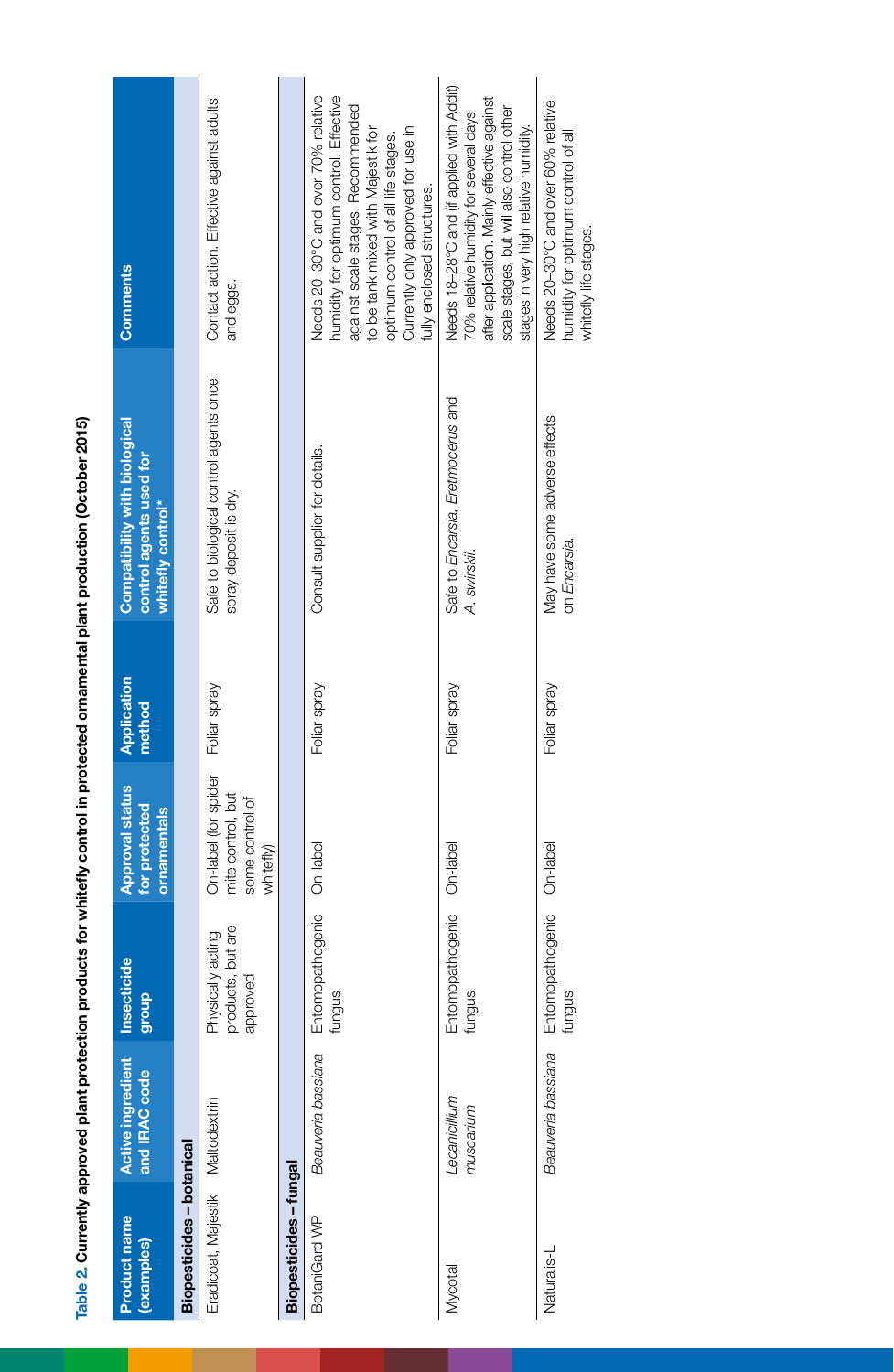Table 2. Currently approved plant protection products for whitefly control in protected ornamental plant production (October 2015) continued **Table 2. Currently approved plant protection products for whitefly control in protected ornamental plant production (October 2015)** continued

| <b>Comments</b>                                                                      |                               | applications per crop. Not subject to the<br>action. Maximum of two neonicotinoid<br>EC neonicotinoid restrictions.**                                   | applications per crop. Not subject to the<br>control. Maximum of two neonicotinoid<br>Systemic action, gives up to 10 weeks<br>EC neonicotinoid restrictions.** | applications per crop. Tobacco whitefly<br>action. Maximum of two neonicotinoid<br>may be resistant. Not subject to EC<br>Contact, systemic and translaminar<br>neonicotinoid restrictions.** | ornamentals only. Do not use in substrate<br>Subject to EC neonicotinoid restrictions.**<br>imidacloprid product within 12 months.<br>Systemic action, gives up to 12 weeks<br>So far only one UK case of confirmed<br>that has been treated with another<br>resistance in glasshouse whitefly.<br>control. Use on container-grown |
|--------------------------------------------------------------------------------------|-------------------------------|---------------------------------------------------------------------------------------------------------------------------------------------------------|-----------------------------------------------------------------------------------------------------------------------------------------------------------------|-----------------------------------------------------------------------------------------------------------------------------------------------------------------------------------------------|------------------------------------------------------------------------------------------------------------------------------------------------------------------------------------------------------------------------------------------------------------------------------------------------------------------------------------|
| <b>Compatibility with biological</b><br>control agents used for<br>whitefly control* |                               | Safe to A. swirskii. Conflicting information Contact, translaminar and systemic<br>on whitefly parasitoids, but will have<br>harmful effects on adults. | Conflicting information on whitefly<br>parasitoids but will have harmful<br>No information on A. swirski.<br>effects on Encarsia adults.                        | Harmful to Encarsia adults for up to<br>Eretmocerus, harmful to A. swirskii<br>12 weeks, moderately harmful to<br>for up to three weeks.                                                      | Safe to A. swirskii. Conflicting information<br>on whitefly parasitoids.                                                                                                                                                                                                                                                           |
| Application<br>method                                                                |                               |                                                                                                                                                         | incorporation<br>Substrate                                                                                                                                      | Foliar spray                                                                                                                                                                                  | incorporation<br>Substrate                                                                                                                                                                                                                                                                                                         |
| <b>Approval status</b><br>for protected<br><b><u>ornamentals</u></b>                 |                               | EAMU (0474/2008) Foliar spray<br>control of tobacco<br>$(2151/2014)$ for<br>and EAMU<br>whitefly                                                        | On-label                                                                                                                                                        | On-label                                                                                                                                                                                      | On-label                                                                                                                                                                                                                                                                                                                           |
| <b>Insecticide</b><br>dhouf                                                          |                               | Neonicotinoid                                                                                                                                           | Neonicotinoid                                                                                                                                                   | Neonicotinoid                                                                                                                                                                                 | Neonicotinoid                                                                                                                                                                                                                                                                                                                      |
| <b>Active ingredient</b><br>and IRAC code                                            |                               | (IRAC code 4A)<br>Thiacloprid                                                                                                                           | (IRAC code 4A)<br>Thiacloprid                                                                                                                                   | (IRAC code 4A)<br>Acetamiprid                                                                                                                                                                 | (IRAC code 4A)<br>Imidacloprid                                                                                                                                                                                                                                                                                                     |
| <b>Product name</b><br>(examples)                                                    | Insecticides - neonicotinoids | Agrovista Reggae,<br>Calypso                                                                                                                            | Exemptor                                                                                                                                                        | Gazelle                                                                                                                                                                                       | Imidasect 5GR                                                                                                                                                                                                                                                                                                                      |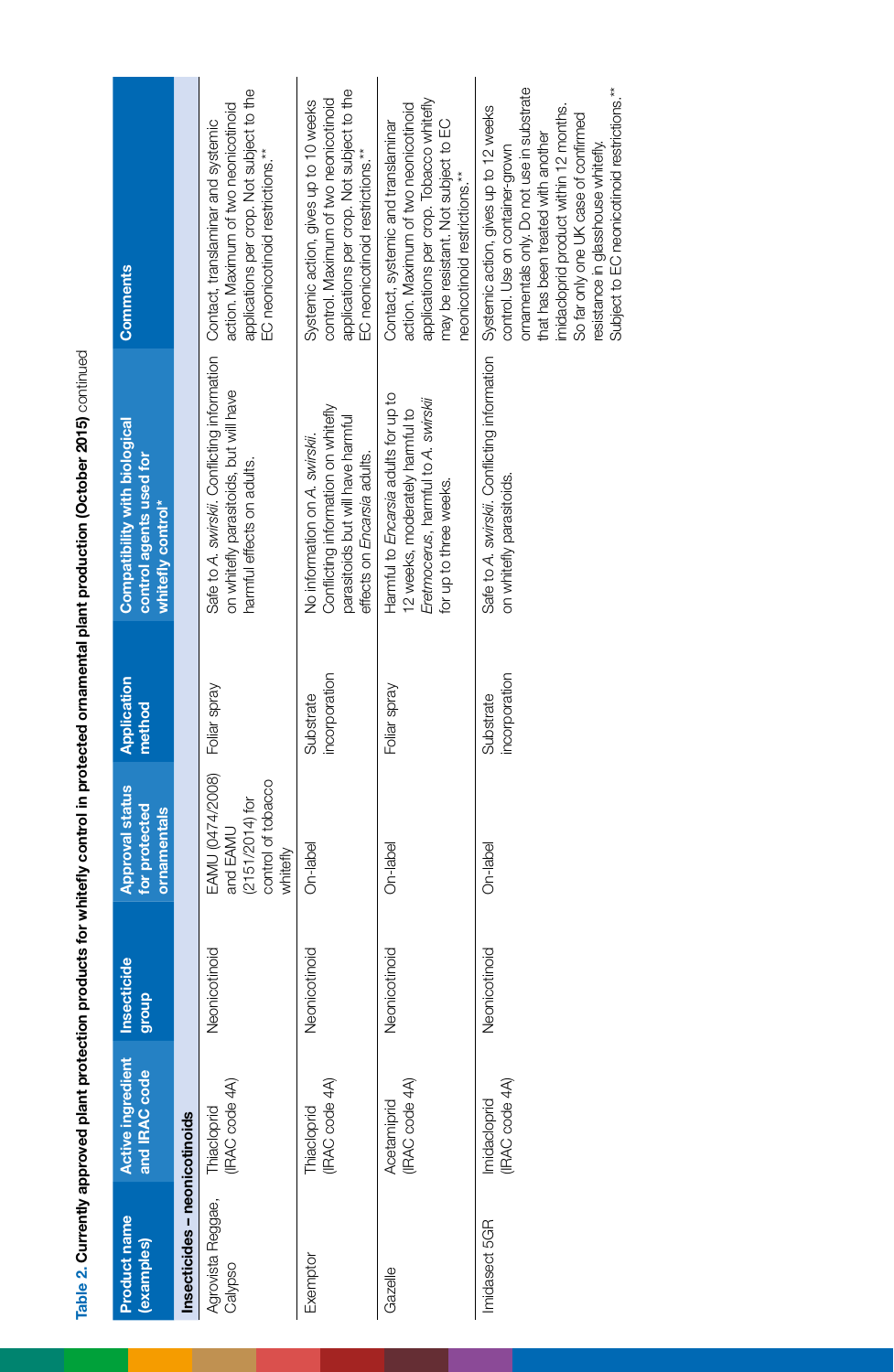| <b>Comments</b><br><b>Compatibility with biological</b><br>control agents used for<br>whitefly control* |                                  | Contact action. Buffer water in hard<br>water areas.<br>Label claims compatibility with natural<br>enemies used in IPM. | Contact action. Use soft water.<br>Safe to biological control agents once<br>spray deposit is dry.                                           | Contact action.<br>Label claims safety to parasitic wasps<br>applications affect predatory mites.<br>inside whitefly scales, but multiple |                            | likely to be resistant, tobacco whitefly<br>Contact action. Glasshouse whitefly<br>may be resistant.<br>Harmful to most biological control<br>agents for up to 12 weeks,<br>ncompatible with IPM. | likely to be resistant, tobacco whitefly<br>Contact action. Glasshouse whitefly<br>may be resistant. Maximum of two<br>applications per crop.<br>Harmful to Encarsia and Eretmocerus for<br>up to 12 weeks, harmful to A. swirskii for<br>up to five weeks, incompatible with IPM. | likely to be resistant, tobacco whitefly<br>Contact action. Glasshouse whitefly<br>No information on A. swirskii. Harmful to<br>whitefly parasitoids for up to two weeks. |
|---------------------------------------------------------------------------------------------------------|----------------------------------|-------------------------------------------------------------------------------------------------------------------------|----------------------------------------------------------------------------------------------------------------------------------------------|-------------------------------------------------------------------------------------------------------------------------------------------|----------------------------|---------------------------------------------------------------------------------------------------------------------------------------------------------------------------------------------------|------------------------------------------------------------------------------------------------------------------------------------------------------------------------------------------------------------------------------------------------------------------------------------|---------------------------------------------------------------------------------------------------------------------------------------------------------------------------|
| Application<br>method                                                                                   |                                  | Foliar spray                                                                                                            | Foliar spray                                                                                                                                 | Foliar spray                                                                                                                              |                            | Foliar spray                                                                                                                                                                                      | Foliar spray                                                                                                                                                                                                                                                                       | Foliar spray                                                                                                                                                              |
| <b>Approval status</b><br>for protected<br>ornamentals                                                  |                                  | On-label                                                                                                                | 2015 and no longer<br>date of 28/02/2017<br>Revoked February<br>Jse up<br>trees<br>for use covering<br>ornamental<br>and shrubs<br>marketed. | On-label                                                                                                                                  |                            | On-label                                                                                                                                                                                          | On-label                                                                                                                                                                                                                                                                           | On-label                                                                                                                                                                  |
| <b>Insecticide</b><br><b>group</b>                                                                      |                                  | protection product<br>product, exempt<br>Physically acting<br>regulations<br>from plant                                 | Physically acting<br>product, but is<br>pevoudde                                                                                             | protection product<br>product, exempt<br>Physically acting<br>egulations<br>from plant                                                    |                            | Pyrethroid                                                                                                                                                                                        | Pyrethroid                                                                                                                                                                                                                                                                         | Pyrethrins                                                                                                                                                                |
| <b>Active ingredient</b><br>and IRAC code                                                               |                                  | Dodecylphenol<br>ethoxylate                                                                                             | Potassium salts<br>of fatty acids                                                                                                            | Foliar lattice, linear<br>chelate, nitrogen,<br>natural products<br>sulphanate, iron                                                      |                            | (IRAC code 3)<br>Deltamethrin                                                                                                                                                                     | (IRAC code 3)<br>Esfenvalerate                                                                                                                                                                                                                                                     | (IRAC code 3)<br>Pyrethrins                                                                                                                                               |
| Product name<br>(examples)                                                                              | Insecticides - physically acting | Agri-50E                                                                                                                | Savona                                                                                                                                       | Invigorator<br>SB Plant                                                                                                                   | Insecticides - pyrethroids | Bandu, Decis                                                                                                                                                                                      | Clayton Cajole                                                                                                                                                                                                                                                                     | Pyrethrum 5 EC,<br>Spruzit                                                                                                                                                |

Table 2. Currently approved plant protection products for whitefly control in protected ornamental plant production (October 2015) continued **Table 2. Currently approved plant protection products for whitefly control in protected ornamental plant production (October 2015)** continued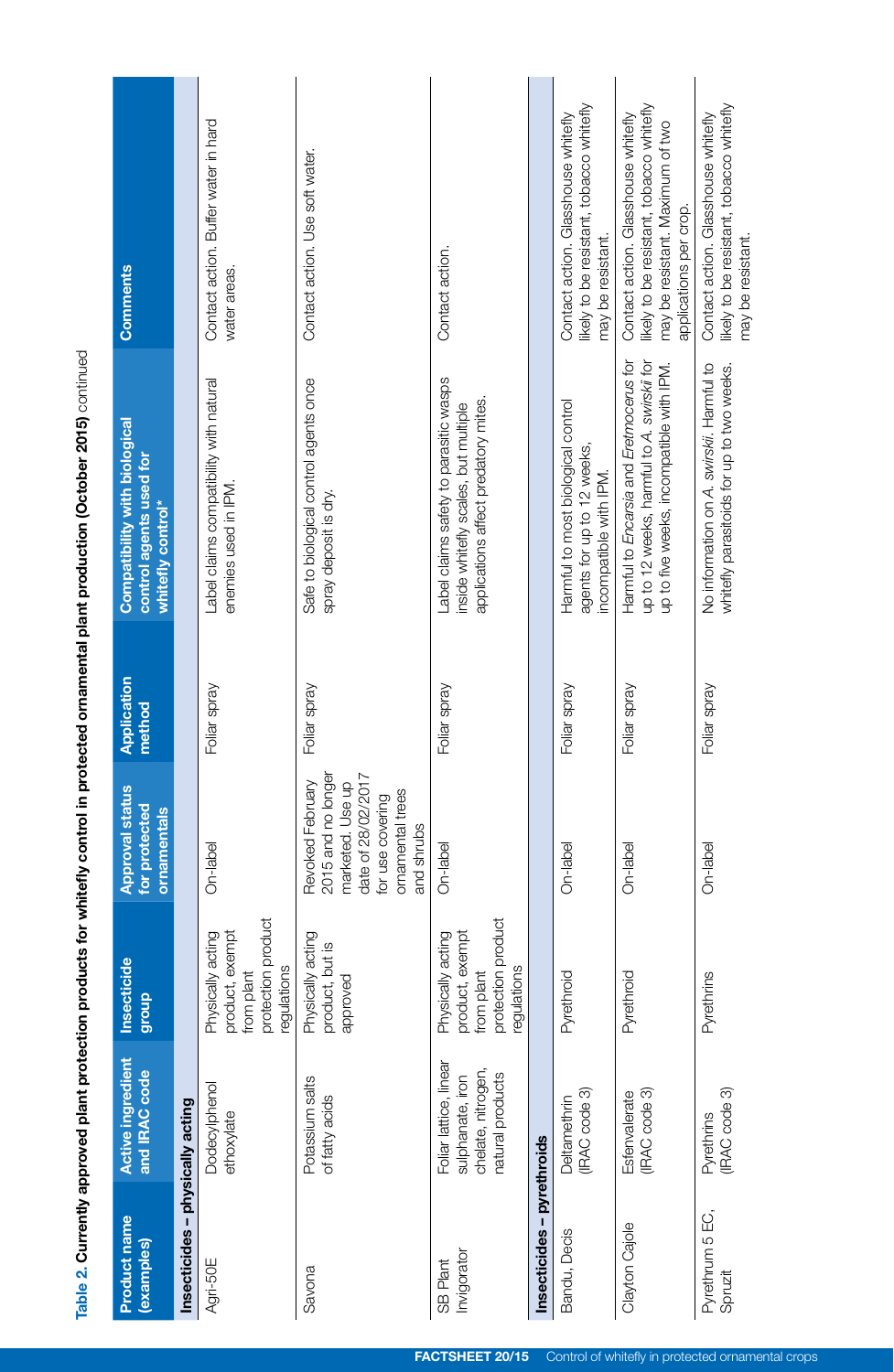Table 2. Currently approved plant protection products for whitefly control in protected ornamental plant production (October 2015) continued **Table 2. Currently approved plant protection products for whitefly control in protected ornamental plant production (October 2015)** continued

| <b>Comments</b>                                                               |                                              | been shown to kill tobacco whitefly eggs.<br>Contact and translaminar action. Has                                      | tobacco whitefly, with cross-resistance<br>feeding inhibitor. Low levels of reduced<br>susceptibility reported in glasshouse<br>Contact, translaminar and systemic<br>whitefly and resistance possible in<br>to neonicotinoids. | Maximum of three applications per year.<br>Systemic feeding inhibitor.     | Maximum of two applications per year.<br>Two-way systemic action.       | applications per year. Resistance<br>Contact action. Container-grown<br>in glasshouse whitefly possible.<br>crops only. Maximum of two |
|-------------------------------------------------------------------------------|----------------------------------------------|------------------------------------------------------------------------------------------------------------------------|---------------------------------------------------------------------------------------------------------------------------------------------------------------------------------------------------------------------------------|----------------------------------------------------------------------------|-------------------------------------------------------------------------|----------------------------------------------------------------------------------------------------------------------------------------|
| Compatibility with biological<br>control agents used for<br>whitefly control* |                                              | adults for up to three weeks and harmful<br>Harmful to Encarsia and Eretmocerus<br>to A. swirskii for up to two weeks. | Safe to A. swirskii, slightly harmful to<br>Encarsia and Eretmocerus.                                                                                                                                                           | Safe to Encarsia adults and A. swirskii.<br>No information on Eretmocerus. | Safe to Encarsia and Eretmocerus,<br>moderately harmful to A. swirskii. | Safe to Eretmocerus, no information<br>on Encarsia, moderately harmful to<br>A. swirskii.                                              |
| Application<br>method                                                         |                                              | Foliar spray                                                                                                           | Foliar spray                                                                                                                                                                                                                    | Foliar spray                                                               | Foliar spray                                                            |                                                                                                                                        |
| <b>Approval status</b><br>for protected<br>ornamentals                        |                                              | for whitefly control)<br>of other pests (no<br>recommendation<br>On-label control                                      | control of aphids<br>of aphids. EAMU<br>$(2016/2013)$ for<br>On-label control<br>and whitefly                                                                                                                                   | EAMU (0045/2013)<br>tobacco whitefly<br>for control of                     | EAMU (1987/2011)                                                        | EAMU (1718/2004) Foliar spray<br>whitefly and spider<br>for control or<br>mites                                                        |
| <b>Insecticide</b><br>dho.fo                                                  |                                              | Avermectin                                                                                                             | Azomethine                                                                                                                                                                                                                      | Pyridincarboxamid                                                          | tetramic acid<br>Ketoenole –                                            | tetronic acid<br>Ketoenole-                                                                                                            |
| <b>Active ingredient</b><br>and IRAC code                                     | Insecticides - various other chemical groups | (IRAC code 6)<br>Abamectin                                                                                             | (IRAC code 9B)<br>Pymetrozine                                                                                                                                                                                                   | (IRAC code 9C)<br>Flonicamid                                               | (IRAC code 23)<br>Spirotetramat                                         | (IRAC code 23)<br>Spiromesifen                                                                                                         |
| <b>Product name</b><br>(examples)                                             |                                              | Acaramik,<br>Dynamec                                                                                                   | Chess WG                                                                                                                                                                                                                        | Mainman                                                                    | Movento                                                                 | Oberon                                                                                                                                 |

Executive (HSE) website (pesticides.gov.uk) and from product labels and supplier *Executive (HSE) website (pesticides.gov.uk) and from product labels and supplier*  reasons. For the most up to date information, please check the HSE website or reasons. For the most up to date information, please check the HSE website or with a professional supplier or BASIS-qualified consultant, as information could *with a professional supplier or BASIS-qualified consultant, as information could*  technical leaflets. Important - regular changes occur in the approval status of *technical leaflets. Important – regular changes occur in the approval status of*  plant protection products, arising from changes in the legislation or for other *plant protection products, arising from changes in the legislation or for other This table has been collated using information from the Health and Safety*  have changed since the publication of this factsheet. *have changed since the publication of this factsheet.*

# EAMU - Extension of Authorisation for Minor Use. *EAMU – Extension of Authorisation for Minor Use.*

product under the EAMU arrangements. Any use of a plant protection product *product under the EAMU arrangements. Any use of a plant protection product*  Growers must hold a paper or electronic copy of an EAMU before using any *Growers must hold a paper or electronic copy of an EAMU before using any*  with an EAMU is at grower's own risk. *with an EAMU is at grower's own risk.*

number of applications per crop or year and where crop safety information is not available, test the product on a small number of plants to determine crop *number of applications per crop or year and where crop safety information is not available, test the product on a small number of plants to determine crop*  safety prior to widespread commercial use. *safety prior to widespread commercial use.*

*If in doubt about which products are permissible on ornamentals or how to use*  If in doubt about which products are permissible on ornamentals or how to use them correctly, seek advice from a BASIS-qualified consultant with expertise in them correctly, seek advice from a BASIS-qualified consultant with expertise in ornamental plant production. *ornamental plant production.*

*'Safe': kills<25% of the biological control agents; 'slightly harmful': kills 25–50%;*  'Safe': kills<25% of the biological control agents; 'slightly harmful': kills 25-50%; *\*Full details of compatibility of plant protection products with biological control*  "Full details of compatibility of plant protection products with biological control *agents are available from biological control suppliers or IPM consultants.*  agents are available from biological control suppliers or IPM consultants. See the following websites: biobest.be and koppert.com. *See the following websites: biobest.be and koppert.com. 'moderately harmful': kills 50–75%; 'harmful': kills >75%.* 'moderately harmful': kills 50–75%; 'harmful': kills >75%

*(not a polythene tunnel) and plants treated with imidacloprid cannot be placed*  imidacloprid products can only be used on ornamental plants in a glasshouse (not a polythene tunnel) and plants treated with imidacloprid cannot be placed *imidacloprid products can only be used on ornamental plants in a glasshouse \*\*With effect from 1 December 2013, professional use of three neonicotinoid thiacloprid are also neonicotinoid insecticides but are not currently restricted*  thiacloprid are also neonicotinoid insecticides but are not currently restricted outside until after they have finished flowering. Plants that do not flower can *outside until after they have finished flowering. Plants that do not flower can*  be moved outside following treatment in a glasshouse. Acetamiprid and *be moved outside following treatment in a glasshouse. Acetamiprid and insecticides (clothianidin, imidacloprid and thiamethoxam) is no longer permitted on crops considered attractive to bees. For whitefly control,*  insecticides (clothianidin, imidacloprid and thiamethoxam) is no longer permitted on crops considered attractive to bees. For whitefly control, under these regulations. *under these regulations.*